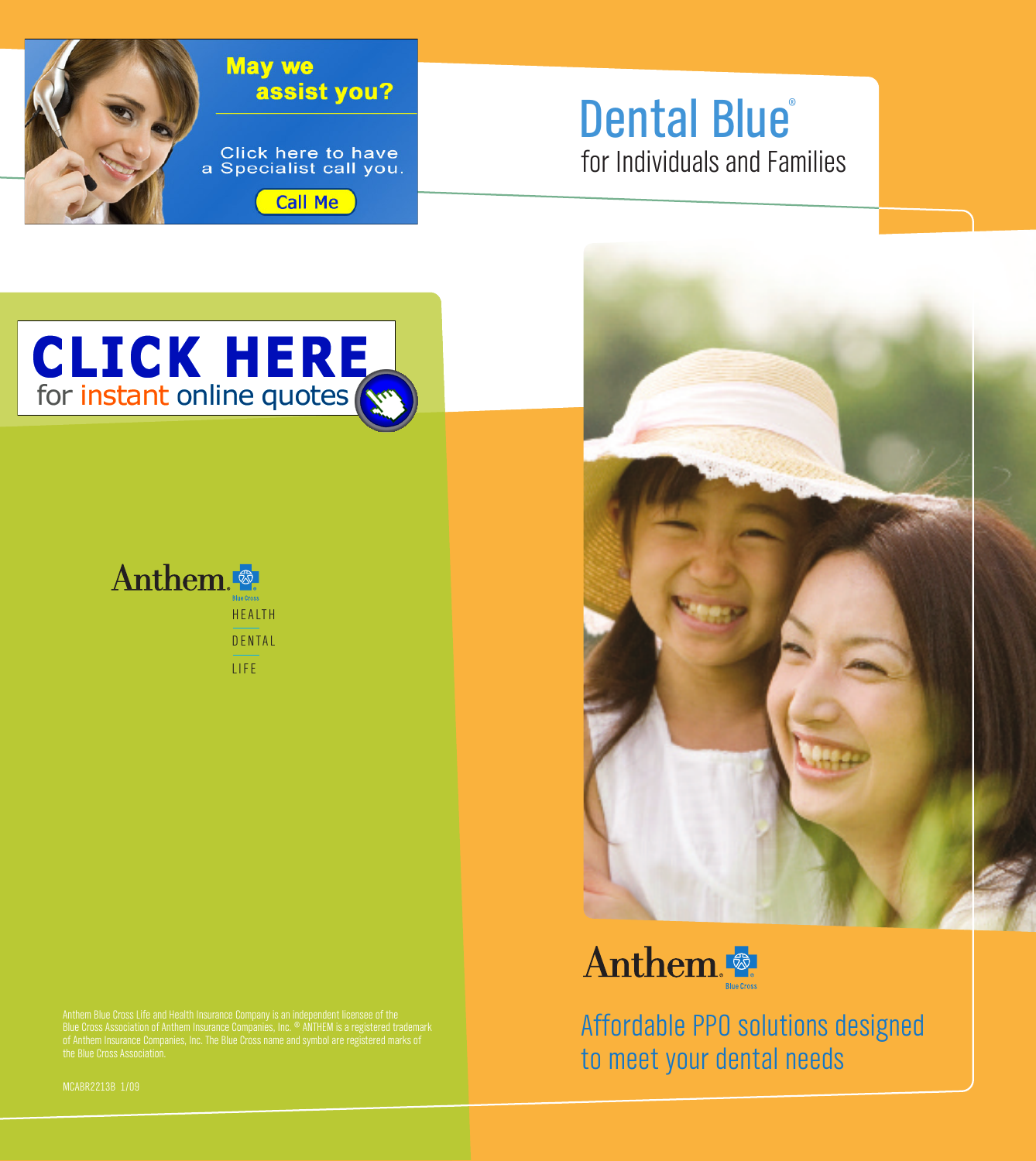## **Dental Blue gives you the power to choose**

## **Something to smile about**

**With four Dental Blue Individual and Family plans for you to choose from, we're confident you'll find the one that's right for you. Plan benefits, premiums and coinsurance amounts vary, however, all offer:**

- **• Three dental networks, with more than 21,000 participating dentist locations in California to choose from**
- **• Dental specialists within all networks**
- **• Deductibles that are waived for covered in-network cleanings, exams and X-rays**
- **• No copayment for covered in-network preventive and diagnostic services, including cleanings, exams, X-rays and sealants**
- **• No claim forms or paperwork to deal with when visiting an in-network dentist**
- **• The choice of seeing dentists outside of the Dental Blue network, however, you may save more money when you visit a dentist within the Dental Blue network**
- **• Savings on popular non-covered services such as porcelain veneers, dental implants, TMJ and orthodontics when visiting an in-network dentist**

**And no referrals are needed!**

### **The advantages don't end there – Save during waiting periods and even after you have reached your annual maximum**

**Even if you reach your annual maximum for the year, you'll still save because you pay our negotiated fee instead of the dentist's full price for dental services. The same applies during any waiting periods you may have under your plan or for non-covered services such as porcelain veneers, dental implants, TMJ and orthodontics. As long as you're a Dental Blue member, the dentists and specialists in the Dental Blue networks will extend the special rates we have negotiated with them to you.**

### **The beauty of the Dental Blue three-tiered network**

**No matter which Dental Blue plan you choose, you can see a dentist or specialist in any of the Dental Blue networks and still be considered "in-network." You also have the freedom to visit a dentist outside of our Dental Blue network should you decide to do so. However, you may save the most money when you visit a dentist within the Dental Blue network that you selected.**

**You're protected from balance billing – meaning you'll never pay more than the Dental Blue negotiated rate for covered services – when you visit any dentist in the Dental Blue network.**

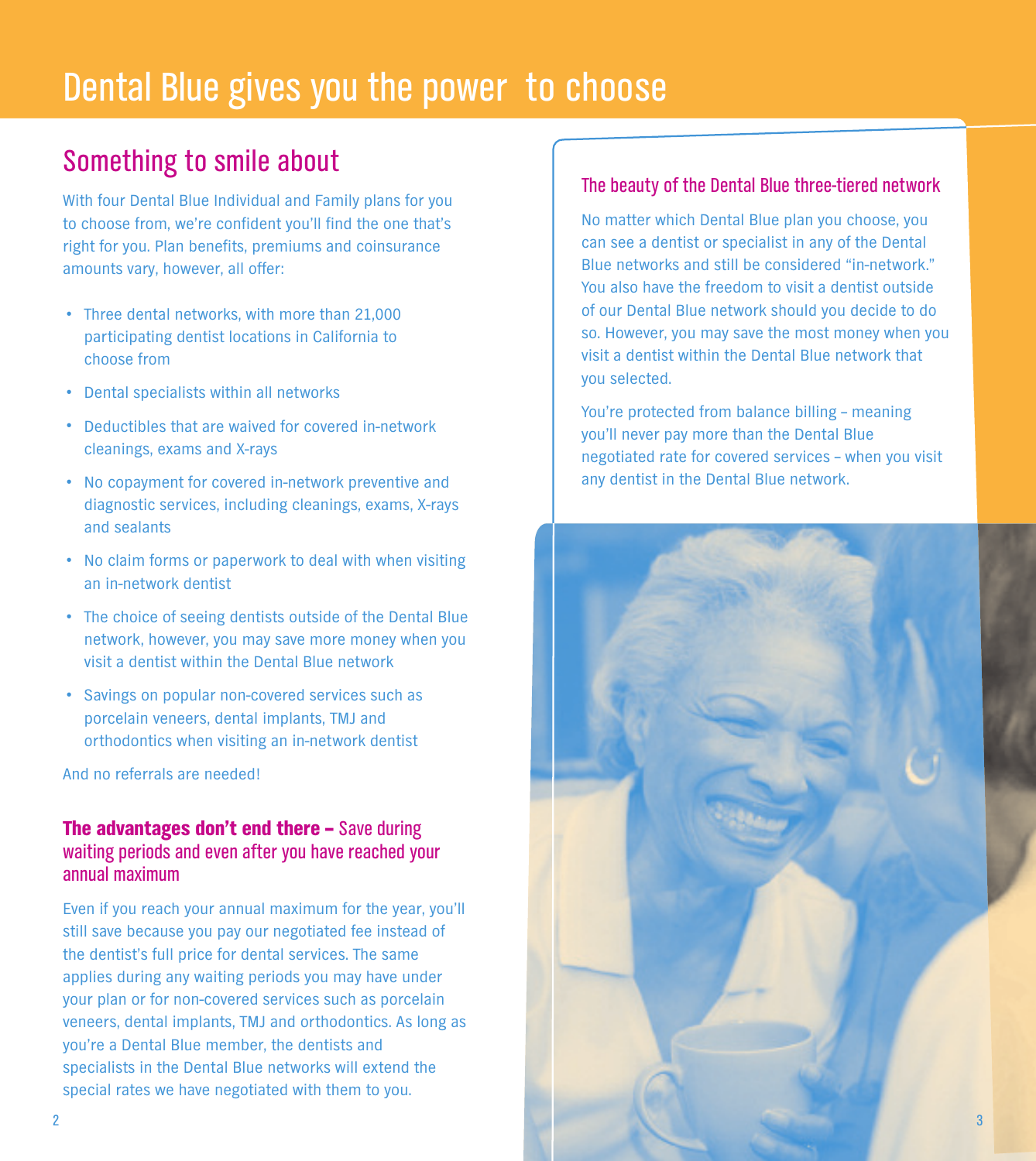# **Which plan is right for you?**

## **Dental Blue 100 Basic highlights**

- **• The lowest plan premiums of the four Dental Blue plans**
- **• The lowest annual deductible of the four Dental Blue plans**
- **• No coverage for Major Services (including oral surgery, endodontics, periodontics and prosthodontics) however as a Dental Blue member, you will still have access to our negotiated savings for non-covered services when visiting a Dental Blue dentist**
- **•Immediate benefits – there are no waiting periods**
- **•In-network benefits when seeing any Dental Blue 100, 200 or 300 dentist, but savings are typically greatest when seeing a dentist in the Dental Blue 100 network**

### **Dental Blue 200 Essential highlights**

- **• Annual deductibles apply for up to three family members maximum**
- **• There is <sup>a</sup> higher maximum benefit per year than with the Dental Blue 100 Basic plan**
- **• Major Services are covered and include oral surgery, endodontics (root canals, crowns), periodontics and prosthodontics**
- **• You remain in-network when you see <sup>a</sup> Dental Blue 100, 200 or 300 dentist, but savings are typically greatest when seeing a dentist in the Dental Blue 100 or 200 network**
- **• There are waiting periods for covered Basic and Major services**

### **Dental Blue 100 Plus highlights**

- **• Cost sharing is more predictable since in-network benefits are paid based on a percentage of the negotiated rates**
- **• You are covered for Preventive, Basic and Major dental services**
- **• You can see any Dental Blue 100, <sup>200</sup> or <sup>300</sup> dentist while remaining in-network, but savings are typically greatest when seeing a dentist in the Dental Blue 100 network**
- **• Waiting periods apply for Major Services only**

### **Dental Blue 200 Plus highlights**

- **• Benefits are comparable to those in the Dental Blue 100 Plus plan while premiums are slightly higher due to your ability to access greater savings when seeing a Dental Blue 200 or 300 network dentist**
- **• You remain in-network when you see <sup>a</sup> Dental Blue 100, 200 or 300 dentist, but savings are typically greatest when seeing a dentist in the Dental Blue 100 or 200 network**
- **• There are waiting periods for covered Basic and covered Major Services**

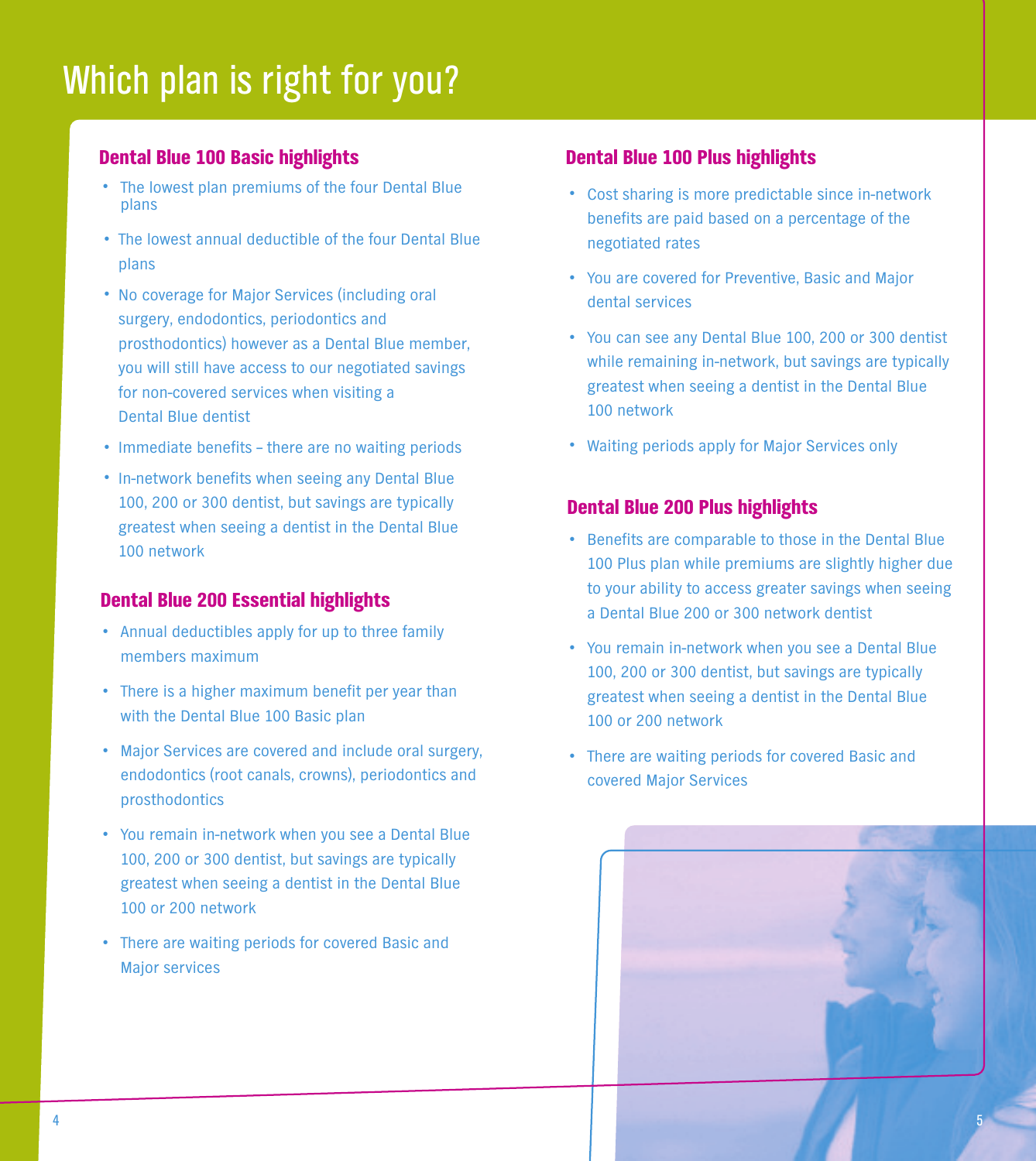## **Dental Blue at a glance – our plans**

|                                                                  | <b>Dental Blue</b><br>100 Basic                                                                                   |                                                                                          | <b>Dental Blue</b><br><b>200 Essential</b>                                                  |                                                                          |                                                                                             | <b>Dental Blue</b><br>100 Plus                     | <b>Dental Blue</b><br>200 Plus                                                       |                                                    |                                                                                             |  |
|------------------------------------------------------------------|-------------------------------------------------------------------------------------------------------------------|------------------------------------------------------------------------------------------|---------------------------------------------------------------------------------------------|--------------------------------------------------------------------------|---------------------------------------------------------------------------------------------|----------------------------------------------------|--------------------------------------------------------------------------------------|----------------------------------------------------|---------------------------------------------------------------------------------------------|--|
| In-Network/Out-of-Network                                        | In.                                                                                                               | Out                                                                                      | In.                                                                                         | <b>Out</b>                                                               | In.                                                                                         | Out                                                | $\ln$                                                                                | Out                                                |                                                                                             |  |
| <b>Annual Deductible</b>                                         | \$25 per member                                                                                                   |                                                                                          | \$50 per member/<br>\$150 per family                                                        |                                                                          | \$50 per member/                                                                            | \$150 per family                                   | \$50 per member/<br>\$150 per family                                                 |                                                    |                                                                                             |  |
| <b>Deductible Waived for Preventive</b><br>& Diagnostic Services | <b>Yes</b>                                                                                                        | <b>No</b>                                                                                | <b>Yes</b>                                                                                  | <b>No</b>                                                                | <b>Yes</b>                                                                                  | <b>No</b>                                          | <b>Yes</b>                                                                           | <b>No</b>                                          |                                                                                             |  |
| Annual Benefit Maximum                                           | \$500                                                                                                             |                                                                                          | \$1,000                                                                                     |                                                                          |                                                                                             | \$1,000                                            | \$1,000                                                                              |                                                    |                                                                                             |  |
| <b>Preventive &amp;</b><br><b>Diagnostic Services</b>            | <b>Cleanings.</b><br>exams, X-rays,<br>sealants,<br>space<br>maintainers                                          | <b>Cleanings.</b><br>exams, X-rays,<br>sealants,<br>space<br><b>maintainers</b>          | <b>Cleanings,</b><br>exams, X-rays,<br>sealants.<br>space<br>maintainers                    | <b>Cleanings,</b><br>exams, X-rays,<br>sealants.<br>space<br>maintainers | <b>Cleanings,</b><br>exams,<br>X-rays,<br>sealants                                          | <b>Cleanings.</b><br>exams,<br>X-rays,<br>sealants | <b>Cleanings.</b><br>exams,<br>X-rays,<br><b>sealants</b>                            | <b>Cleanings,</b><br>exams,<br>X-rays,<br>sealants |                                                                                             |  |
| <b>Covered at:</b>                                               | 100%                                                                                                              | Fee schedule*                                                                            | 100%                                                                                        | Fee schedule*                                                            | 100%                                                                                        | 80%                                                | 100%                                                                                 | 80%                                                |                                                                                             |  |
| <b>Basic Services</b>                                            | Fillings $1$ /<br>stainless steel<br>crowns for<br>primary (baby)<br>teeth and<br>pulpotomies <sup>2</sup>        | Fillings,<br>stainless steel<br>crowns for<br>primary (baby)<br>teeth and<br>pulpotomies | <b>Fillings</b>                                                                             |                                                                          | Fillings,<br>Fillings,<br>space<br>space<br>maintainers<br>maintainers                      |                                                    | Fillings,<br>space<br>maintainers                                                    | Fillings,<br>space<br>maintainers                  |                                                                                             |  |
| <b>Covered at:</b>                                               | 180%/250%                                                                                                         | Fee schedule*                                                                            | Fee schedule*                                                                               |                                                                          | 80%                                                                                         | 60%                                                | 80%                                                                                  | 60%                                                |                                                                                             |  |
| <b>Major Services</b>                                            | Oral surgery, endodontics,<br>crowns for secondary (adult)<br>teeth, periodontics,<br>prosthodontics              |                                                                                          | Oral surgery, endodontics<br>including root canals, crowns,<br>periodontics, prosthodontics |                                                                          | Oral surgery, endodontics<br>including root canals, crowns,<br>periodontics, prosthodontics |                                                    |                                                                                      |                                                    | Oral surgery, endodontics<br>including root canals, crowns,<br>periodontics, prosthodontics |  |
| <b>Covered at:</b>                                               | <b>Not covered</b>                                                                                                |                                                                                          | Fee schedule*                                                                               |                                                                          |                                                                                             | 50%                                                | 50%                                                                                  |                                                    |                                                                                             |  |
| <b>Orthodontics Services</b>                                     | <b>Not covered</b>                                                                                                |                                                                                          | <b>Not covered</b>                                                                          |                                                                          |                                                                                             | <b>Not covered</b>                                 | <b>Not covered</b>                                                                   |                                                    |                                                                                             |  |
| <b>Out-of-Network Reimbursement</b><br><b>Covered at:</b>        | Fee schedule*<br>Fee schedule*                                                                                    |                                                                                          |                                                                                             | <b>Dental Blue 100</b><br>network level**                                |                                                                                             |                                                    | <b>Dental Blue 100</b><br>network level**                                            |                                                    |                                                                                             |  |
| <b>Waiting Periods</b>                                           | Three months for<br><b>Basic Services:</b><br><b>No waiting periods</b><br>12 months for<br><b>Major Services</b> |                                                                                          |                                                                                             |                                                                          |                                                                                             | Six months for<br><b>Major Services</b>            | Three months for<br><b>Basic Services:</b><br>12 months for<br><b>Major Services</b> |                                                    |                                                                                             |  |

\*Plan pays a predetermined amount or the actual fee charged by your dentist,<br>whichever is lower. When you see a dentist outside the Dental Blue network, you **will be responsible for any coinsurance, deductible, any amounts over the** Maximum Benefit and any amount in excess of the Covered Expense for these<br>services. This is because non-participating Dental Blue dentists have no<br>agreements with us and therefore can charge their usual billed charges for **services rendered. For Dental Blue 200 Essential Basic Services, when you see a dentist in the Dental Blue network, you will be responsible for any coinsurance, deductible, and any amounts over the Maximum Benefit for these services.**

\*\*Plan pays 80% of covered expense for diagnostic and preventive<br>services; 60% of the covered expense for basic dental care services; and<br>50% of covered expense for major dental care services. When you see a dentist in the Dental Blue network, you will be responsible for any<br>coinsurance, deductible, and any amounts over the Maximum Benefit for<br>these services. When you see a dentist outside the Dental Blue network, **you will be responsible for any coinsurance, deductible, any amounts over** these services. This is because non-participating Dental Blue dentists have<br>no agreements with us and therefore can charge their usual billed charges<br>for services rendered.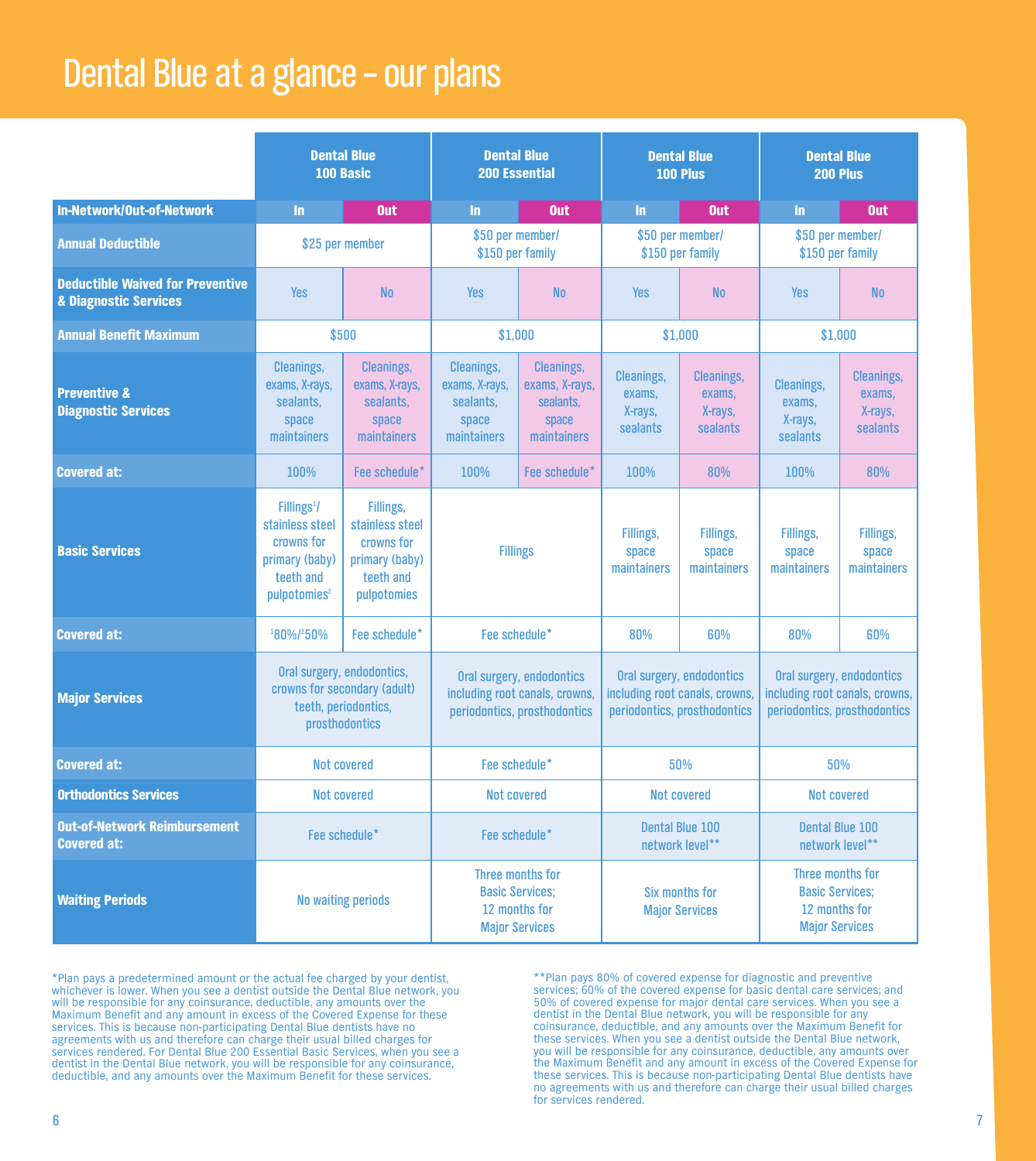## **Coverage information**

### **More than a great smile**

**The success of your overall health is partly dependent on good oral health - and there's a lot you can do to help improve your chances for good oral health. Start by keeping your teeth and gums healthy. Practice good oral hygiene at home and visit your dentist regularly. Anthem Blue Cross Life and Health Insurance Company's Dental Blue coverage is designed to help you accomplish this.**

### **Finding a dentist is simple**

**Visit www.anthem.com/ca and check out our Online Provider Directory. Here you will be able to find out if your dentist is in one of our Dental Blue networks and, if you don't have a regular dentist and don't mind switching to save money, search for a Dental Blue provider in your area. Just go to the home page and click on the "Find a Doctor" link.**

**If you do not have access to the Internet, you may call (888) 315-2049 and a Customer Service Representative will be happy to help you.**

### **It's all about you**

**At Anthem Blue Cross, our mission is to improve the lives of the people we serve and the health of our communities. That's why we encourage healthy habits and regular dental visits. With access to a network that includes many dentists in your area, you can feel confident in knowing that you have the power to choose the care that best suits your needs.**

### **Eligibility**

**You and your enrolling dependents must be permanent, legal residents of California, ages 64 and 9 months or younger.**

**Eligible dependents include:**

- **• The Policyholder's lawful spouse**
- **• Any unmarried child (of the Policyholder or the enrolled spouse) under age 19**
- **• Any unmarried child (of the Policyholder or the enrolled spouse) ages 19 to 23 who qualifies as a dependent for Federal Income Tax purposes**
- **• Any of the Policyholder's, the Policyholder's enrolled spouse's or enrolled Domestic Partner's children who continue to be both incapable of self-sustaining employment due to a continued physically or mentally disabling injury, illness, or condition and who are dependent upon the Policyholder, enrolled spouse or enrolled Domestic Partner for support.**

### **Date coverage begins**

**The effective date of your plan is assigned by Anthem Blue Cross Life and Health Insurance Company and can be any day of the month following approval.**

### **Termination of coverage**

**Coverage ceases under the plan when:**

- **• You do not pay the premium when due, subject to the grace period**
- **• The spouse is no longer married to the principal insured**
- **• <sup>A</sup> child fails to meet the previously listed eligibility requirements**
- **• Any member becomes enrolled in any other Anthem Blue Cross/Anthem Blue Cross Life and Health Insurance Company non-group Dental policy, in which case the policy with the lesser benefits will be cancelled and the member will be entitled only to the benefits of the Dental policy with the greater benefits**
- **• Any covered member resides in <sup>a</sup> foreign country for more than six consecutive months or is absent from California for more than six consecutive months**

**You must notify Anthem Blue Cross of all changes affecting your eligibility.**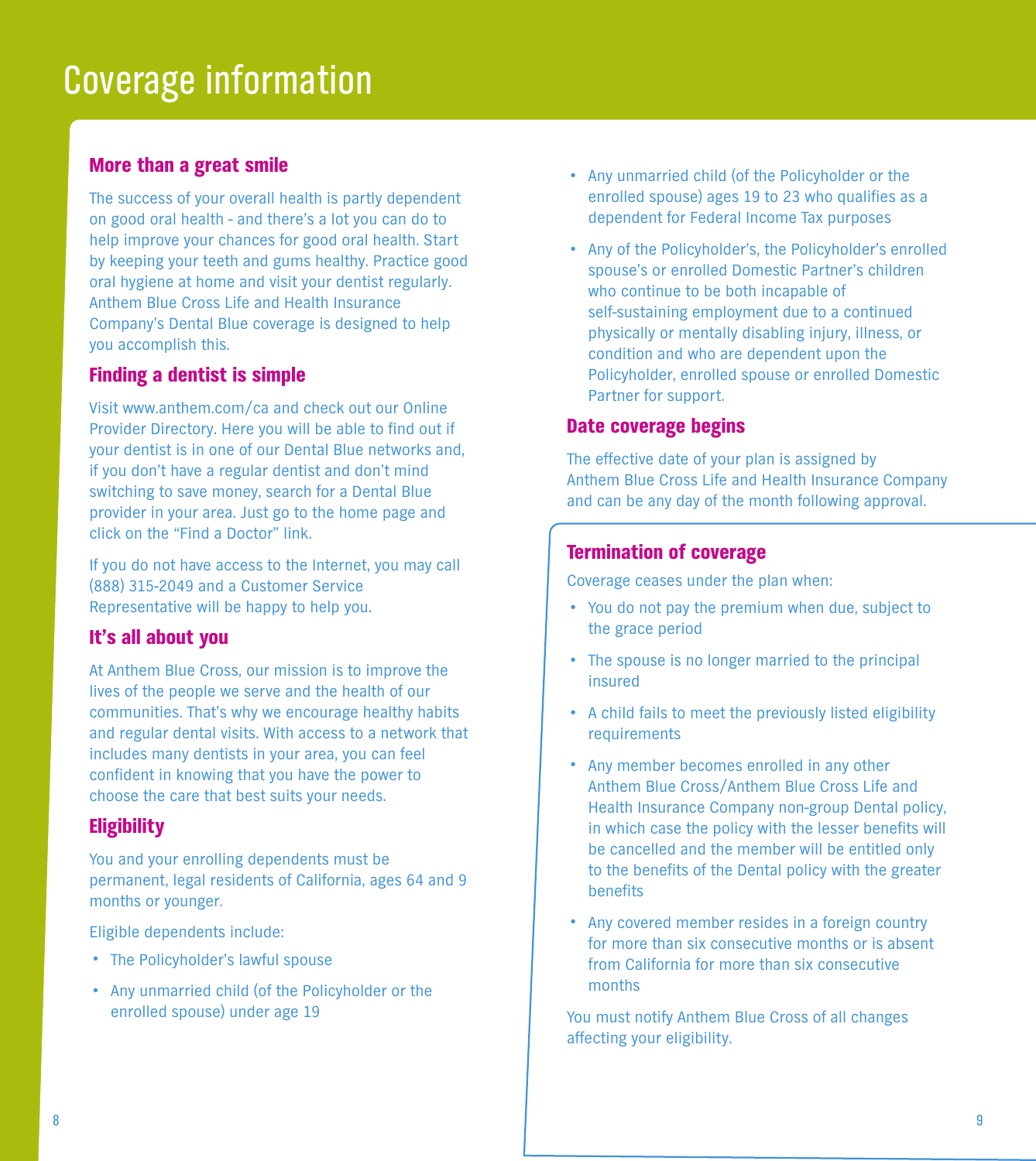## **C o v e r a g e n f o r m a t o n**

## **Non-duplication of Anthem Blue Cross benefits**

If, while covered under one of these policies, you are also covered by another Anthem Blue Cross/ Anthem Blue Cross Life and Health Insurance Company Individual Dental policy, you will be entitled only to the benefits of the Dental policy with the greater benefits, and we will cancel the other Dental policy. The Anthem Blue Cross Companies will refund any premiums received under the policy with the lesser benefits, covering the time period both policies were in effect. However, any claims payments made by the Anthem Blue Cross Companies under the policy with the lesser benefits will be deducted from any such refund of premiums.

## **Binding arbitration**

Any dispute or claim arising out of this Policy or breach thereof, must be resolved by arbitration if the amount sought exceeds the jurisdictional limit of the small claims court.

Any disputes regarding a claim for damages within the jurisdictional limits of the small claims court will be resolved in such court.

Pursuant to the arbitration provision in the application provided in this brochure, the Insured and Anthem Blue Cross Life and Health Insurance Company acknowledge that they are giving up their right to a trial by jury for both medical malpractice claims and any other disputes relating to the delivery of service under the plan or any other issues related to the plan.

The Federal Arbitration Act shall govern the interpretation and enforcement of all proceedings under this Binding Arbitration provision. To the extent that the Federal Arbitration Act is inapplicable, or is held not to require arbitration of a particular claim, state law governing agreements to arbitrate shall apply. With respect to an arbitration held in California, should the Federal Arbitration Act not apply, the California Arbitration Act, Code of Civil Procedure Sections 1280. et seq. shall apply.

The arbitration findings will be final and binding except to the extent that California or federal law provides for the judicial review of arbitration proceedings.

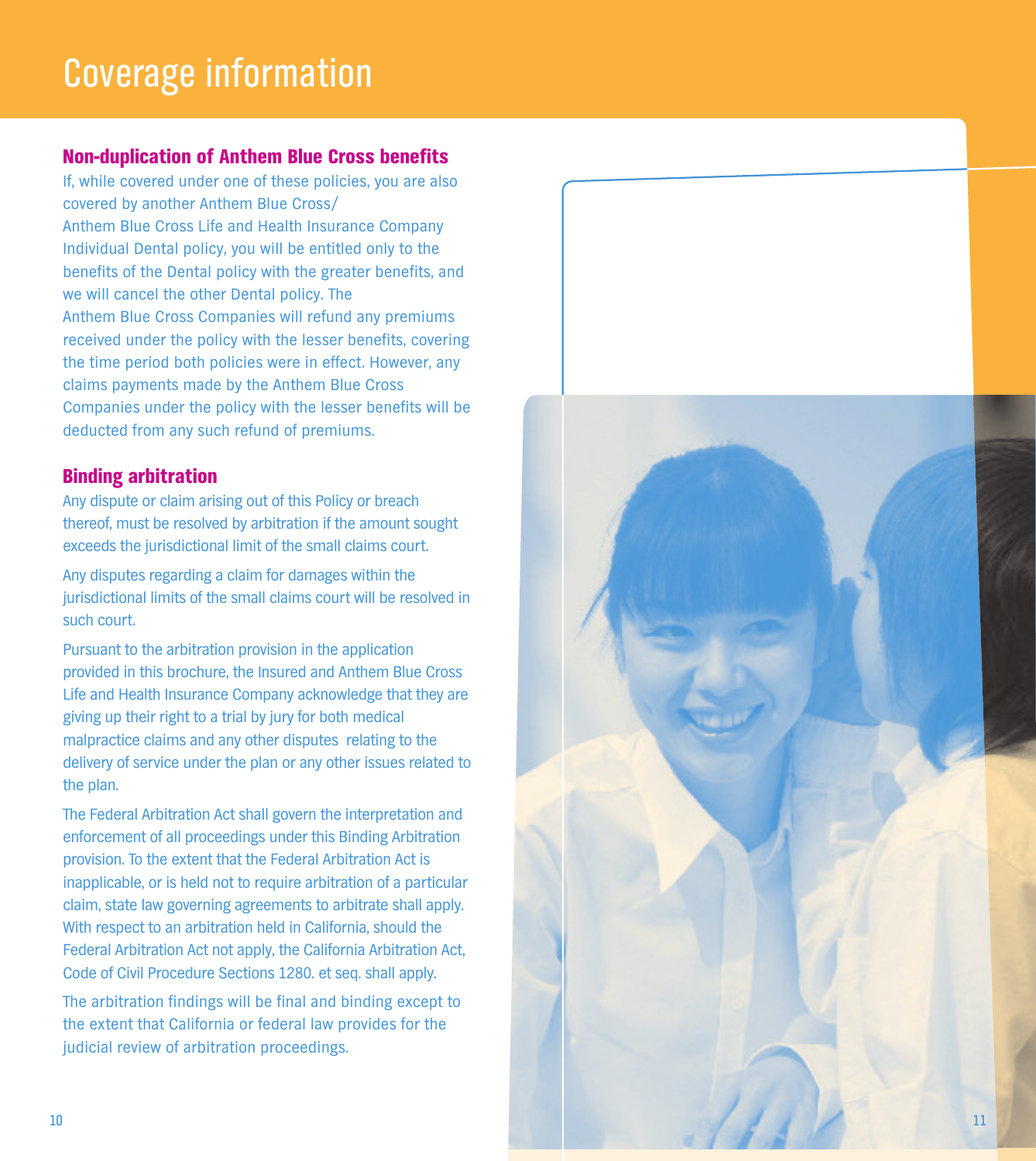## **Rating areas**

**Dental Blue plans are available in the areas listed below. To determine your monthly plan premium, locate your rating area based on the ZIP code of your primary residence, and then refer to the rate chart on Pages 14 and 15.**

### **Availability**

**Availability may be limited in some counties. If you live in any of these areas, please review the Statement of Understanding on the application before choosing this plan.**

## **Rating areas**

| <b>Alameda</b>      | ZIP codes starting with<br>945, 946 and 953,                | Area <sub>4</sub> |
|---------------------|-------------------------------------------------------------|-------------------|
|                     | except 94505, 94514<br><b>All other Alameda ZIPs</b>        | Area <sub>3</sub> |
| <b>Alpine</b>       |                                                             | Area <sub>3</sub> |
| <b>Amador</b>       |                                                             | Area <sub>3</sub> |
| <b>Butte</b>        |                                                             | Area 5            |
| <b>Calaveras</b>    |                                                             | Area <sub>4</sub> |
| Colusa              | 95957                                                       | Area <sub>3</sub> |
|                     | <b>Except 95957</b>                                         | Area 5            |
| <b>Contra Costa</b> | All except 94551                                            | Area <sub>3</sub> |
|                     | 94551                                                       | Area 4            |
| <b>Del Norte</b>    |                                                             | Area <sub>5</sub> |
| <b>El Dorado</b>    |                                                             | Area <sub>3</sub> |
| <b>Fresno</b>       | 93313                                                       | Area 5            |
|                     | All except 93313                                            | Area <sub>6</sub> |
| Glenn               |                                                             | Area <sub>5</sub> |
| <b>Humboldt</b>     |                                                             | Area <sub>5</sub> |
| <b>Imperial</b>     | 92225 and 92274                                             | Area 4            |
|                     | 92004                                                       | Area 5            |
|                     | All except 92225,                                           |                   |
|                     | 92274, 92004                                                | Area 6            |
| Inyo                | All except 93527                                            | Area <sub>3</sub> |
|                     | 93527                                                       | Area 6            |
| Kern                | <b>ZIP codes starting</b>                                   |                   |
|                     | with 933                                                    | Area 5            |
|                     | <b>All other Kern ZIPs</b>                                  | Area <sub>6</sub> |
| <b>Kings</b>        |                                                             | Area 6            |
| Lake                |                                                             | Area <sub>5</sub> |
| Lassen              |                                                             | Area 5            |
| Los                 |                                                             |                   |
| <b>Angeles</b>      | <b>ZIP codes starting with</b><br>901-904 and 913           | Area 4            |
|                     | ZIP codes starting with<br>905-908, 935, 91709<br>and 93243 | Area <sub>6</sub> |
|                     | <b>ZIP codes starting with</b><br>900, 914 or 916           | Area 2            |
|                     | ZIP codes starting with<br>910-912, 915, 917 or 918,        | Area <sub>7</sub> |
|                     | except 91709                                                |                   |
| <b>Madera</b>       |                                                             | Area <sub>6</sub> |
| <b>Marin</b>        |                                                             | Area 1            |
| <b>Mariposa</b>     | 95329                                                       | Area <sub>4</sub> |
|                     | All except 95329                                            | Area <sub>6</sub> |
| <b>Mendocino</b>    |                                                             | Area <sub>5</sub> |
| <b>Merced</b>       | 95380                                                       | Area 4            |
|                     | All except 95380                                            | Area 6            |

| <b>Modoc</b>         |                                   | Area <sub>5</sub> |
|----------------------|-----------------------------------|-------------------|
| <b>Mono</b>          |                                   | Area <sub>3</sub> |
| <b>Monterey</b>      | All except 95076 and              |                   |
|                      | 93451                             | Area 1            |
|                      | 95076                             | Area 4            |
|                      | 93451                             | Area <sub>6</sub> |
| <b>Napa</b>          | 94589, 94590                      | Area <sub>3</sub> |
|                      | All except 94589, 94590           | Area <sub>5</sub> |
| <b>Nevada</b>        | 95602                             | Area <sub>3</sub> |
|                      | All except 95602                  | Area <sub>5</sub> |
| <b>Orange</b>        | <b>ZIP codes starting with</b>    |                   |
|                      | 926                               | Area 5            |
|                      | all Orange ZIPs                   | Area <sub>6</sub> |
| <b>Placer</b>        | All except 95692, 96161           | Area <sub>3</sub> |
|                      | 95692, 96161                      | Area <sub>5</sub> |
| <b>Plumas</b>        |                                   | Area <sub>5</sub> |
| <b>Riverside</b>     |                                   | Area <sub>4</sub> |
|                      | <b>ZIP codes starting with</b>    |                   |
|                      | 922 except 92248                  |                   |
|                      | 92028                             | Area <sub>5</sub> |
|                      | <b>All other Riverside ZIPs</b>   | Area <sub>6</sub> |
| Sacramento           | <b>ZIP codes starting</b>         |                   |
|                      | with 958                          | Area <sub>5</sub> |
|                      | All other Sacramento ZIPs Area 3  |                   |
| <b>San Benito</b>    | 93930, 95004                      | Area <sub>1</sub> |
|                      | All except 93210, 93930,          |                   |
|                      | 95004                             | Area 4            |
|                      | 93210                             | Area <sub>6</sub> |
| San                  |                                   |                   |
| <b>Bernardino</b>    | Except 91766, 91792               | Area <sub>6</sub> |
|                      | 91766 and 91792                   | Area <sub>7</sub> |
| <b>San Diego</b>     |                                   | Area <sub>5</sub> |
| <b>San Francisco</b> |                                   | Area <sub>3</sub> |
| San                  |                                   |                   |
| Joaquin              | 94505, 94514, 95632,              |                   |
|                      | 95690                             | Area <sub>3</sub> |
|                      | All except 94505, 94514,          |                   |
|                      | 95632, 95690                      | Area 4            |
| San                  |                                   |                   |
| <b>Luis Obispo</b>   | 93426                             | Area 1            |
|                      | All except 93426                  | Area <sub>6</sub> |
| <b>San Mateo</b>     | <b>Except 94303</b>               | Area 1            |
|                      | 94303                             | Area <sub>3</sub> |
| <b>Santa</b>         |                                   |                   |
| <b>Barbara</b>       |                                   | Area <sub>6</sub> |
| Santa Clara          | <b>ZIP codes starting with</b>    |                   |
|                      | 940, 943                          | Area <sub>3</sub> |
|                      | 94550, 95023, 95076               | Area 4            |
|                      | <b>All other Santa Clara ZIPs</b> | Area <sub>5</sub> |
|                      |                                   |                   |

## **Counties with limited availability**

**Area 3: Alpine, Amador, El Dorado, Inyo, Mono Colusa, Area 4: Calaveras, Mariposa, Tuolumne Area 5: Colusa, Glenn, Humboldt, Lake, Lassen, Modoc, Plumas, Sierra, Trinity, Yolo Area 6: Mariposa, Tuolumne**

| All except 95033                                                                                |                             |
|-------------------------------------------------------------------------------------------------|-----------------------------|
| 95033                                                                                           | Area <sub>5</sub>           |
| <b>Shasta</b>                                                                                   | Area <sub>5</sub>           |
| <b>Sierra</b>                                                                                   | Area <sub>5</sub>           |
| <b>Siskiyou</b>                                                                                 | Area 5                      |
| <b>Solano</b><br>All except 94503, 95616,<br>95618, 95694<br>94503, 95616, 95618,               | Area <sub>3</sub>           |
| 95694                                                                                           | Area 5                      |
| <b>Sonoma</b>                                                                                   | Area 5                      |
| <b>Stanislaus</b><br>All except 95322                                                           | Area 4                      |
| 95322                                                                                           | Area <sub>6</sub>           |
| All except 95645, 95692,<br><b>Sutter</b><br>95836, 95948, 95837<br>95645, 95692, 95836,        | Area 3                      |
| 95837, 95948                                                                                    | Area 5                      |
| <b>Tehama</b>                                                                                   | Area <sub>5</sub>           |
| <b>Trinity</b>                                                                                  | Area 5                      |
| <b>Tulare</b>                                                                                   | Area <sub>6</sub>           |
| <b>Tuolumne</b><br>95230, 95329<br>All except 95230, 95329                                      | Area 4<br>Area <sub>6</sub> |
| <b>ZIP codes starting with</b><br><b>Ventura</b><br>930 or 932<br><b>All other Ventura ZIPs</b> | Area 6<br>Area 4            |
| Yolo                                                                                            | Area 5                      |
| Yuba                                                                                            | Area <sub>5</sub>           |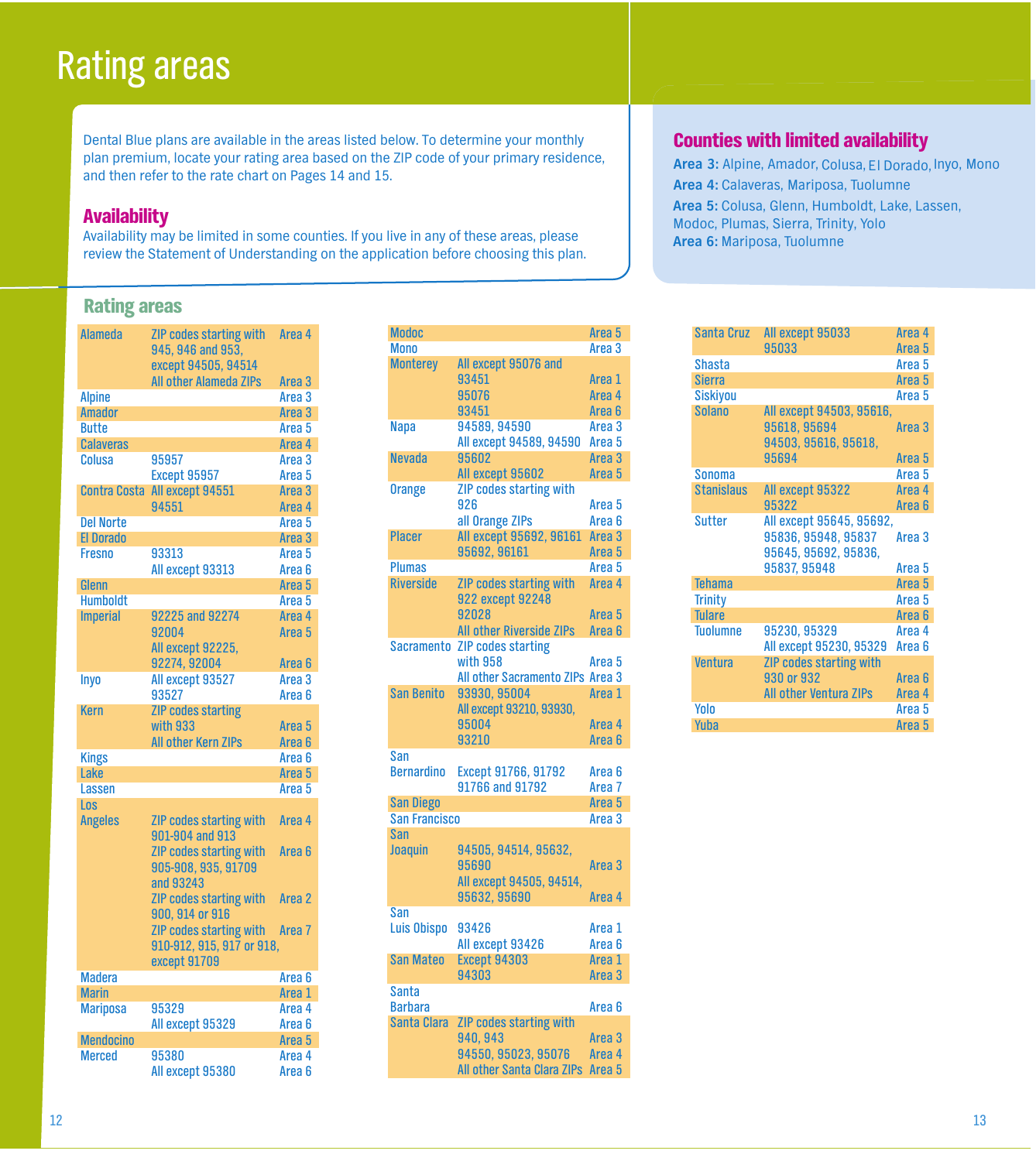## **Dental Blue monthly rates**

### **New Rates effective as of 3/1/2009**

**The rates listed below are monthly premium rates. Please note that the monthly payment option is available only if you pay your premiums by automatic monthly checking account deduction. If you choose** to be billed and pay by check, you must select either bimonthly or quarterly payment methods. To do this, **simply multiply the rate by two (for bimonthly) or three (for quarterly).**

| Dental Blue 100 Basic          | <b>Area</b> | <b>Area</b><br>2 | <b>Area</b><br>з | <b>Area</b><br>4 | <b>Area</b><br>5 | Area<br><b>R</b> | Area |
|--------------------------------|-------------|------------------|------------------|------------------|------------------|------------------|------|
| <b>Subscriber</b>              | \$20        | \$20             | \$20             | \$20             | \$20             | \$20             | \$20 |
| <b>Subscriber &amp; Spouse</b> | 40          | 40               | 41               | 40               | 40               | 40               | 39   |
| Subscriber & Child             | 32          | 32               | 33               | 32               | 32               | 32               | 31   |
| Subscriber & Children          | 47          | 47               | 48               | 48               | 48               | 47               | 46   |
| <b>Subscriber &amp; Family</b> | 65          | 65               | 67               | 65               | 66               | 65               | 64   |
| 1 Child                        | 12          | 12               | 12               | 12               | 12               | 12               | 12   |
| l 2 Children                   | 24          | 24               | 24               | 24               | 24               | 24               | 23   |
| $3 +$ Children                 | 36          | 36               | 37               | 36               | 36               | 35               | 35   |

| Dental Blue 100 Plus             | <b>Area</b> | <b>Area</b><br>2 | <b>Area</b><br>з | <b>Area</b><br>4 | Area<br>5 | Area<br>6 | <b>Area</b> |
|----------------------------------|-------------|------------------|------------------|------------------|-----------|-----------|-------------|
| <b>Subscriber</b>                | \$49        | \$48             | \$51             | \$49             | \$50      | \$48      | \$47        |
| Subscriber & Spouse              | 98          | 96               | 102              | 98               | 100       | 96        | 94          |
| <b>Subscriber &amp; Child</b>    | 78          | 77               | 82               | 78               | 80        | 77        | 75          |
| <b>Subscriber &amp; Children</b> | 116         | 114              | 121              | 116              | 118       | 114       | 112         |
| <b>Subscriber &amp; Family</b>   | 159         | 157              | 166              | 160              | 162       | 157       | 154         |
| 1 Child                          | 29          | 29               | 31               | 29               | 30        | 29        | 28          |
| 2 Children                       | 58          | 58               | 61               | 59               | 59        | 57        | 56          |
| 13+ Children                     | 88          | 86               | 92               | 88               | 89        | 86        | 84          |

| Dental Blue 200 Plus           | Area | Area<br>2 | <b>Area</b><br>3 | Area | <b>Area</b><br>5 | <b>Area</b><br>R | <b>Area</b> |
|--------------------------------|------|-----------|------------------|------|------------------|------------------|-------------|
| <b>Subscriber</b>              | \$53 | \$53      | \$55             | \$53 | \$54             | \$52             | \$51        |
| <b>Subscriber &amp; Spouse</b> | 106  | 105       | 109              | 106  | 107              | 104              | 103         |
| Subscriber & Child             | 84   | 84        | 87               | 85   | 86               | 83               | 82          |
| Subscriber & Children          | 125  | 125       | 129              | 126  | 127              | 124              | 122         |
| <b>Subscriber &amp; Family</b> | 172  | 171       | 178              | 173  | 175              | 170              | 167         |
| 1 Child                        | 32   | 31        | 33               | 32   | 32               | 31               | 31          |
| 2 Children                     | 63   | 63        | 65               | 63   | 64               | 62               | 61          |
| $3 +$ Children                 | 95   | 94        | 98               | 95   | 96               | 93               | 92          |

| <b>Dental Blue 200 Essential</b> | <b>Area</b> | <b>Area</b><br>2 | <b>Area</b><br>3 | Area | <b>Area</b><br>5 | <b>Area</b> | <b>Area</b> |
|----------------------------------|-------------|------------------|------------------|------|------------------|-------------|-------------|
| Subscriber                       | \$41        | \$41             | \$41             | \$41 | \$41             | \$41        | \$40        |
| <b>Subscriber &amp; Spouse</b>   | 82          | 82               | 83               | 82   | 83               | 82          | 81          |
| Subscriber & Child               | 65          | 66               | 66               | 66   | 66               | 66          | 65          |
| Subscriber & Children            | 97          | 97               | 98               | 98   | 98               | 97          | 96          |
| <b>Subscriber &amp; Family</b>   | 134         | 134              | 134              | 134  | 135              | 134         | 132         |
| 1 Child                          | 24          | 25               | 25               | 25   | 25               | 25          | 24          |
| 2 Children                       | 49          | 49               | 49               | 49   | 50               | 49          | 48          |
| $3 +$ Children                   | 73          | 74               | 74               | 74   | 74               | 74          | 72          |

**Note: All figures shown in dollar amounts.**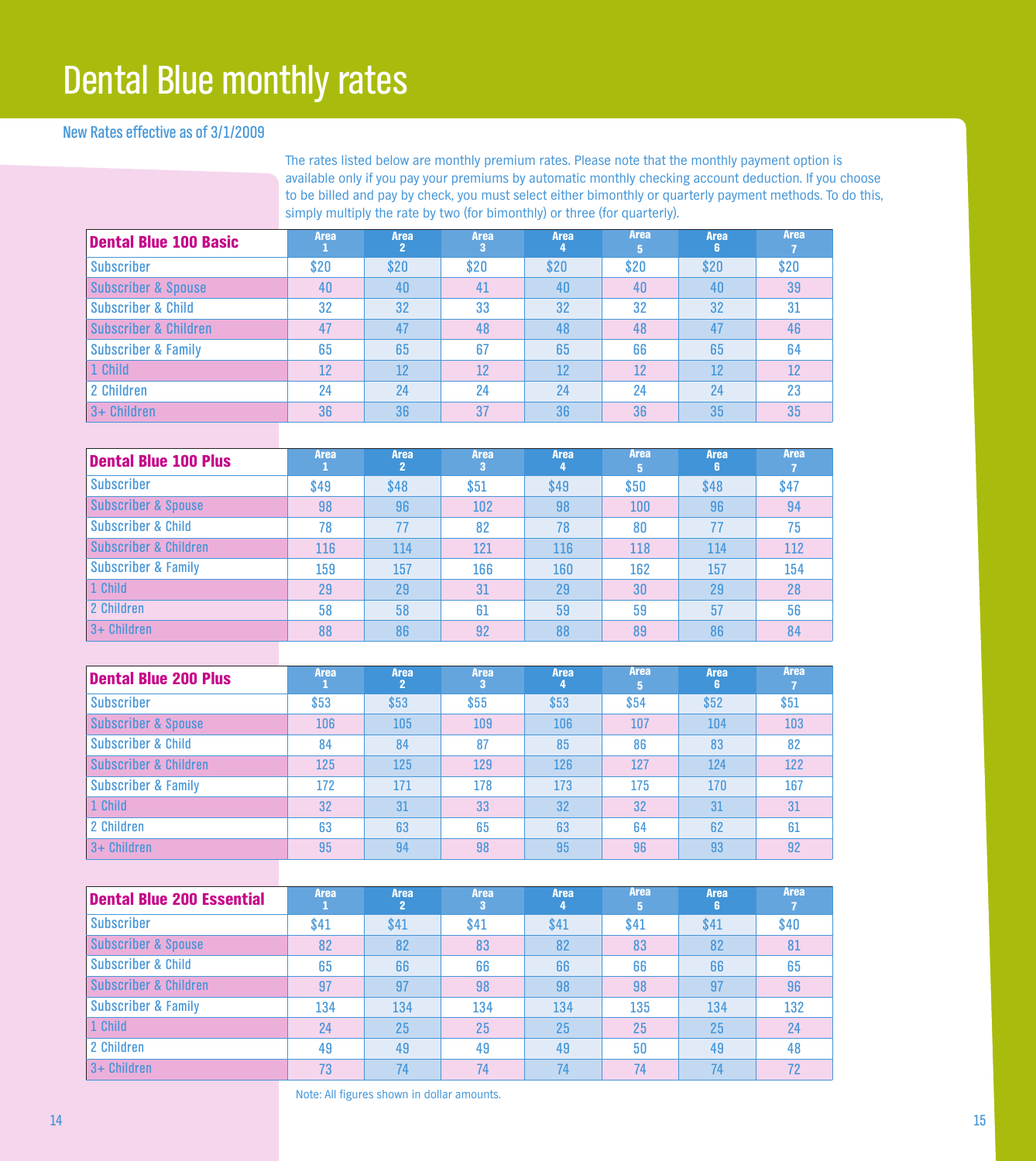## **Exclusions and limitations**

**This is an abbreviated overview only. A comprehensive description of Exclusions and Limitations is contained in the Combined Evidence of Coverage and Disclosure Form.**

#### **EXCLUSIONS AND LIMITATIONS FOR DENTAL BLUE 200 ESSENTIAL, DENTAL BLUE 100 PLUS AND DENTAL BLUE 200 PLUS. EXCLUSIONS AND LIMITATIONS WITH AN ASTERISK (\*) ALSO APPLY TO DENTAL BLUE 100 BASIC.**

**No benefits are provided for or in connection with the following. They are considered to be exclusions and limitations, which include, but are not limited to the following:**

**\*Services not specifically listed in the Covered Services section of the policy.**

**\*Procedures not yet recognized by the American Dental Association as indicated with a specific procedure code designation, or procedures which are considered experimental or investigative in nature or which are not widely accepted as proven and effective procedures within the organized dental community.**

**\*Services or treatments that are not medically necessary. Medically necessary services or treatments are those which are ordered by the attending dentist for the direct care and treatment of a covered condition. They must be standard dental practice where received for the condition being treated and must be legal in the United States.**

**If more than one treatment plan would be considered Medically Necessary for a dental condition, any amount exceeding the cost of the least expensive professionally acceptable treatment plan is not covered.**

**\*Any condition for which benefits are recovered or can be recovered, either by any workers' compensation law or similar law even if you do not claim those benefits. If there is a dispute or substantial uncertainty as to whether benefits may be recovered for those conditions pursuant to worker's compensation law or similar law, we will provide the benefits of this plan for such conditions, subject to the right to a lien or other recovery under section 4903 of the California Labor Code or other applicable law.**

**\*Any services you actually received that were provided by a local, state, county or federal government agency including any foreign government, except when payment under this Policy is expressly required by federal or state law. This Policy will not cover payment for these services if you are not required to pay for them or they are given to you for free. Veterans Administration Hospitals and Military Treatment Facilities will be considered for payment according to current legislation.**

**Any services for treatment of illness or injury that occurs as a result of any act of war, declared or undeclared.**

**Any services for treatment of injuries sustained or illnesses resulting from participation in a riot or civil disturbance, or while committing or attempting to commit an assault or felony (unless otherwise required by law).**

**Services, treatments or other care required while incarcerated in a federal, state or local penal institution or required while in custody of federal, state or local law enforcement authorities, including work release programs.**

**\*Services For Which You Are Not Legally Obligated To Pay: services for which no charge is made to you in the absence of insurance coverage.**

**\*Expenses Before Coverage Begins or After Coverage Ends: Services received before your Effective Date or services received after your coverage ends.**

**\*Professional services received from a person who lives in the Insured's home or who is related to the Insured by blood, marriage or adoption.**

**\*Cosmetic Dentistry: Any services performed for cosmetic purposes (including, but not limited to, external bleaching, bleaching of non-vital discolored teeth, composite restorations, veneers, crowns on teeth not exhibiting pathology and facings on crowns on posterior teeth).**

**\*Excess Amounts: Any amounts in excess of the dental benefit maximums and yearly Maximum Benefit stated in this Policy. The Covered Expense for all Covered Services includes the administration of any local anesthesia and the provision of infection control procedures as required by state and federal mandates. If billed separately, such charges will be denied.**

**\*Procedures requiring appliances and restorations (other than those for replacement of structure loss from tooth decay) that are necessary to alter, restore or maintain occlusions. These include, but are not limited to:**

- **•Changing the vertical dimension.**
- **•Replacing or stabilizing lost tooth structure by attrition, abrasion, abfraction, erosion or bruxism.**
- **•Realignment of teeth.**
- **•Gnathological recording.**
- **•Occlusal equilibration.**
- **• Periodontal splinting**

**Harmful Habit Appliances: Fixed and removable Appliances to inhibit thumb sucking.**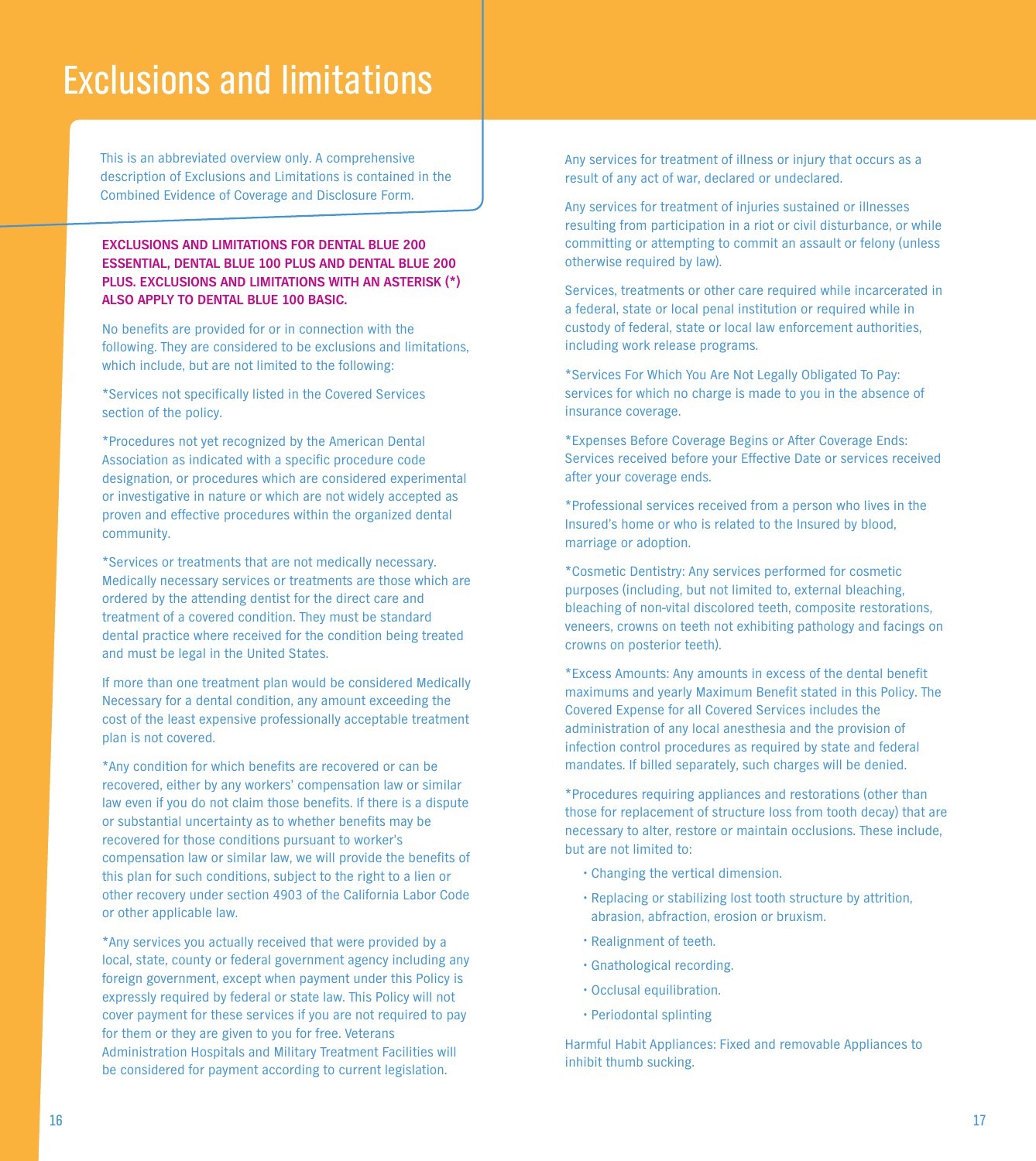## **Exclusions and limitations(cont.)**

**Replacement of an existing fixed or removable prosthesis for which benefits were paid if replacement occurs within seven years of the original placement, unless the prosthesis is being used during the healing period for recently extracted anterior teeth.**

**Replacement of crowns, inlays, onlays and laboratory-fabricated restorations if replacement occurs within seven years of the original placement. Benefits will not be provided for a pontic or an abutment if a fixed or removable partial, crown or onlay was placed on the affected tooth/teeth in the last seven years.**

**Lost or Stolen Dentures, or Appliances. Replacement of existing full or partial dentures, or appliances which have been lost or stolen.**

**Charges for any duplicate prosthetic device or appliance, or for a "spare" set of dentures or any other duplicate appliance such as, but not limited to, removable orthodontic retainers.**

**\*Prescribed drugs, pre-medication or analgesia, including charges for nitrous oxide or any similar local anesthetic, when the charge is made separately from a covered service.**

**\*Replacement of existing fillings for any purpose other than restoring active decay.**

**The extraction of immature erupting third molars and nonpathologic, asymptomatic third molars is excluded. Third molar extractions are not covered under age 16.**

**Histopathological exams (examination of cells by microscope) and/or the removal of tumors, cysts, and foreign bodies.**

**\*Charges for tobacco counseling, oral hygiene instruction, dietary planning, or behavior management.**

**\*Diagnosis or Treatment of the Joint of the Jaw and/or Occlusion: Services, supplies or Appliances provided in connection with: any treatment to alter, correct, fix, improve, remove, replace, reposition, restore or otherwise treat the joint of the jaw (temporomandibular joint) or associated musculature, nerves and other tissues for any reason or by any means; or**

**\*Treatment of congenital or developmental malformations including but not limited to cleft palate, maxillary and mandibular malformations, enamel hypoplasia, fluorosis, and anodontia.**

**Osseous grafts if the following procedures have been performed on the affected tooth or site on the same date of service or within the previous 12 months:**

**• Apicoectomy**

- **• Retrograde filling**
- **• Root canal therapy**

**Personalization or characterization of dentures or teeth. Precision attachments and the replacement of part of a precision attachment.**

**Overdentures and related services, including root canal therapy on teeth supporting an overdenture.**

**Maxillofacial prosthetics that repair or replace facial and skeletal anomalies, maxillofacial surgery, orthognathic surgery or any oral surgery requiring the setting of a fracture or dislocation.**

**Prosthetics for patients under 16 years of age including, but not limited to, fixed bridges, dentures, removable partials, crowns, inlays and onlays.**

**Denture adjustments, repairs, reline and rebase are not covered for a period of six months from initial placement if the denture(s) were paid for under this policy.**

**Fixed prosthodontics are not a covered service when all molars are missing on one or both sides of an arch. Benefits are provided for the replacement of an existing bridge if it is seven years old or older and cannot be made serviceable.**

**Fixed bridges are covered only when:**

- **• The bridge is replacing teeth that were extracted after the insured's effective date; and**
- **• The total units required to replace all missing teeth is six units or less in an arch (arch means maxilla or mandible); and**
- **• The bridge or bridges consist of no more than six units total in an arch. (Each abutment is a unit and each pontic is a unit in a bridge.) Coverage for fixed bridgework that includes more than a total of six units is limited to the amount this policy would pay for a removable partial denture**

**Temporary and interim prosthetics (temporary crowns, bridges, partials, dentures, etc.). Temporary services are considered an integral part of the final services rather than a separate service, and are therefore not eligible for benefits.**

**\*Implants: Materials implanted into or on bone or soft tissue and all adjunctive services (including, but not limited to, surgery, prosthetics placed on implants, cleanings, maintenance, etc.) performed in conjunction with the placement or removal of implants**

**Occlusal guards, occlusal adjustments (complete or limited) and occlusal analysis.**

**\*All hospital costs and any additional fees charged by the Dentist for hospital treatment.**

**Professional visits for house/extended care facility, office visits after regularly scheduled hours, and case presentations.**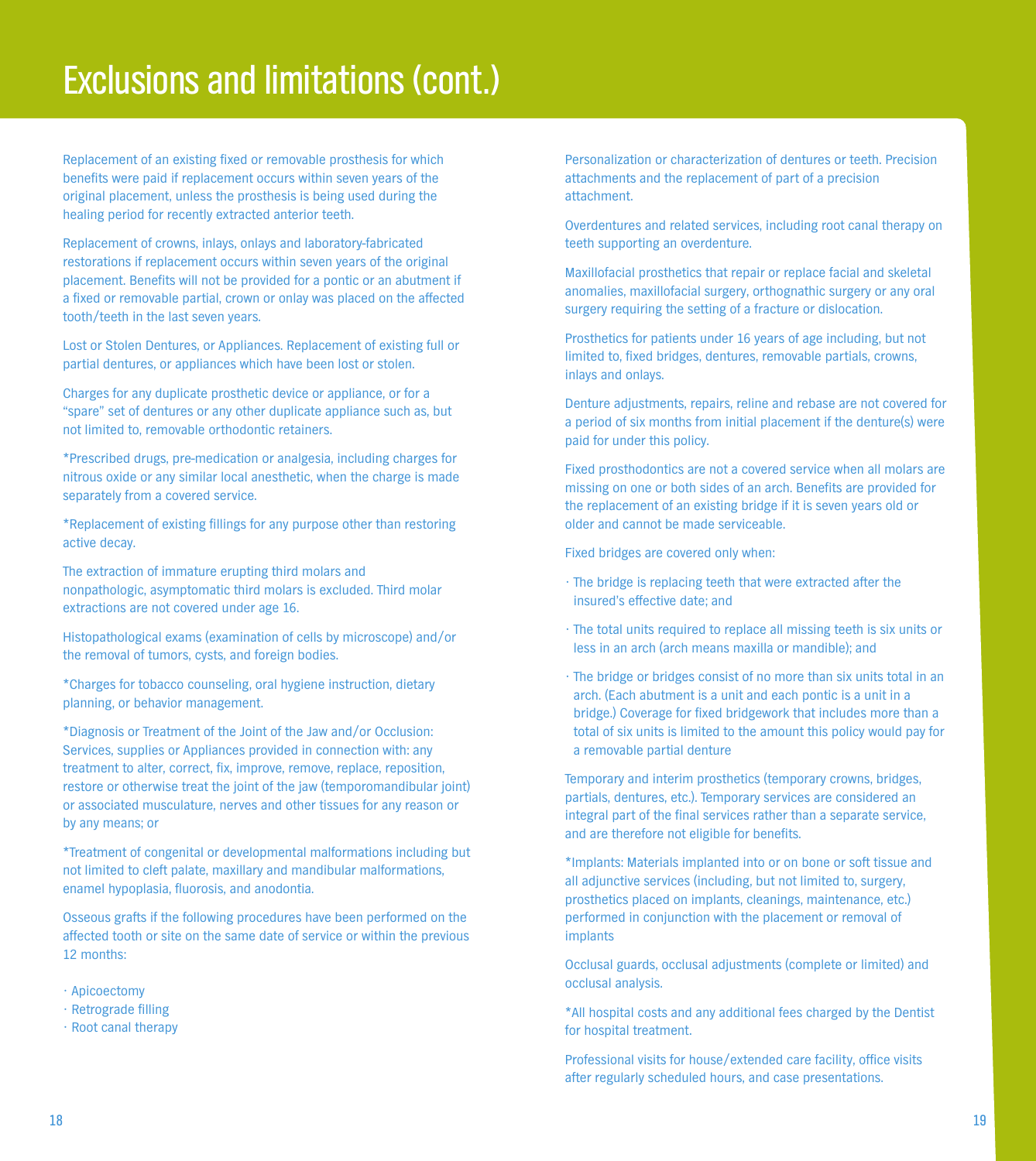## **Exclusions and limitations(cont.)**

**Teeth lost prior to coverage under this policy are not eligible for prosthetic replacement unless the prosthetic replacement replaces one or more eligible natural teeth lost during the term of this coverage.**

**Charges for missed or cancelled appointments.**

**\*Orthodontic services, cephalometric film, braces, Appliances and all related services including surgery necessary in conjunction with orthodontic treatment.**

**\*Transfer of care: If a Policyholder transfers from the care of one Dentist to that of another Dentist during the course of treatment, or if more than one Dentist renders services for one dental procedure, Anthem Blue Cross Life and Health Insurance Company shall be liable only for the amount it would have been liable for had one Dentist rendered the services.**

**\*Services for treatment of malignancies and neoplasms.**

**Complications of Non-Covered Services: Complications arising from non-Covered Services and supplies. Examples of non-Covered Services include but are not limited to, Cosmetic Surgery, operations and procedures which are determined to be Experimental/Investigational.**

**\*Claims received after 12 months from the date service rendered.**



#### **Additional exclusions and limitations for Dental Blue 100 Basic**

**Charges for treatment by other than a licensed Dentist, except charges for dental prophylaxis performed by a licensed dental hygienist.**

**Oral evaluations exceeding two visits per year. Prophylaxis (teeth cleaning) exceeding two per year. More than one set of full-mouth X-rays or its equivalent in a five-year period.**

**No more than one bitewing X-ray series in one year will be covered and bitewing X-rays submitted singly will be combined and paid up to the amount of a full mouth series and are subject to the full-mouth X-ray limitation.**

**No more than eight films for vertical bitewings in a 60-month period will be covered.**

**Fluoride applications:**

- **• If you are over 18 years of age**
- **• Exceeding two per year Periapical**

**Fillings exceeding one per year per surface per tooth if you are under the age of 19 and one every three years per surface per tooth if you are age 19 and older.**

**If a tooth or teeth can be restored with amalgam (with the exception of composite resin on anterior teeth), any amount exceeding the cost of that material is not covered if another material is used. Anterior teeth exhibiting pathology eligible for composite restorations are central incisors, lateral incisors, cuspids and the facial surface of bicuspids.**

**Services for oral surgery, for example, tooth extractions.**

**Services for endodontics, for example, root canals. Endodontics means the branch of dentistry dealing with diseases of the tooth pulp.**

**Services for periodontics, for example, scaling and root planing. Periodontics is the dental specialty of treating periodontal disease.**

**Services for prosthodontics, for example, crowns. Prosthodontics is the branch of dentistry dealing with the construction of artificial appliances for the mouth, especially for the purpose of replacing missing teeth with bridges and dentures.**

**21**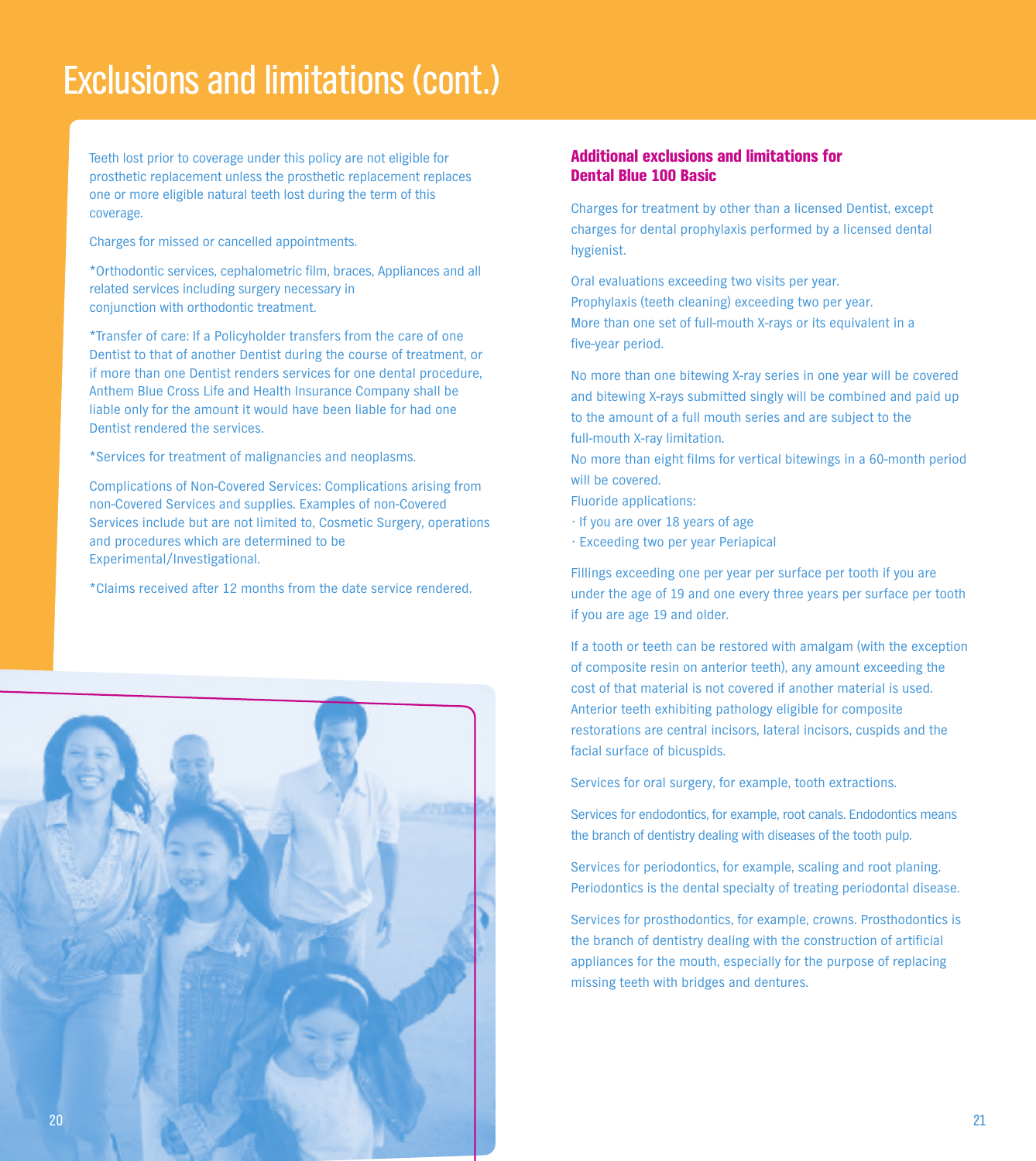## **How to enroll**

**If you are enrolling in Dental coverage only, or if you are a new or existing Anthem Blue Cross/ Anthem Blue Cross Life and Health Insurance Company Medical member who wants to add Dental:**

- **• Complete and sign the attached application**
- **• Determine your premium**
- **• Choose your payment plan**
- **• Write <sup>a</sup> check payable to Anthem Blue Cross**
- **• Send the application and payment to the address below or to your agent**



**Please note that when you enroll in both a Medical and Dental plan, the same method of payment must be selected for both. For members with a Medical plan who are adding Dental coverage, you will need to send the first month's Dental premium with the application even if you currently pay your Medical premium by credit card or via automatic monthly checking account deduction.**

### **To determine your initial premium:**

- **•If you want to pay your bill monthly, fill out the attached Checking Account Deduction Authorization and submit it along with a check for one month's premium and a blank check marked "VOID"**
- **•If you want to pay your bill every two months, write <sup>a</sup> check for two months' premium**
- **•If you want to pay your bill every three months, write a check for three months' premium**

**Again, for those already enrolled in a Medical plan who are adding Dental, or those enrolling in both a Medical and Dental plan, you must select the same method of payment for both.**

**Send your application and payment to: Anthem Blue Cross Life and Health Insurance Company P.O. Box 9051 Oxnard, CA 93031-9051**

**Or send to your Authorized Independent Agent**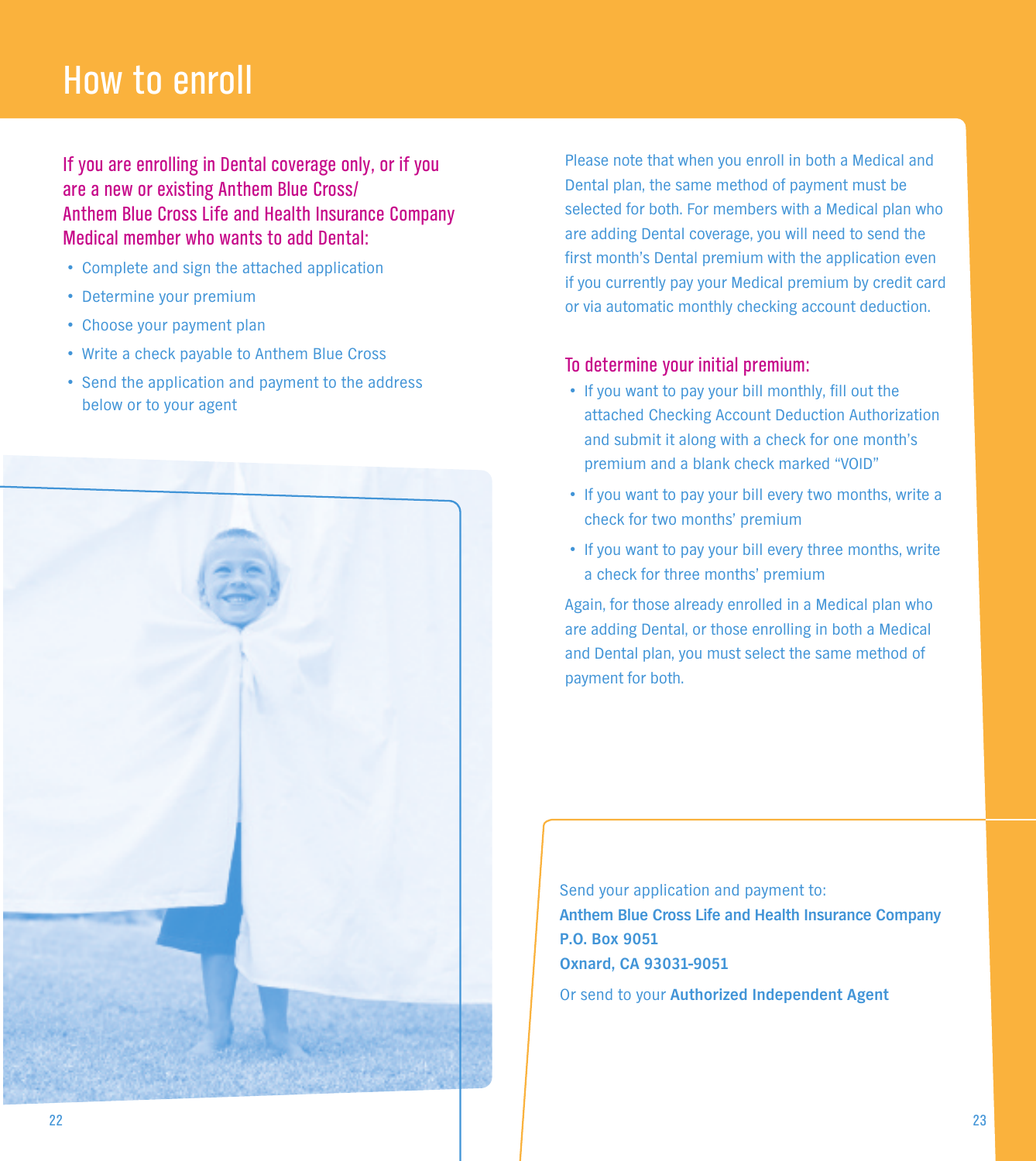

#### **Anthem Blue Cross Life and Health Insurance Company Individual Dental Blue PPO Plan Enrollment Application**

| If you are an Anthem Blue Cross/Anthem Blue Cross Life and Health<br>Insurance Company subscriber, please enter your current group |            | GROUP NO. |  |  |  | CERTIFICATE NO. |  |  |  |
|------------------------------------------------------------------------------------------------------------------------------------|------------|-----------|--|--|--|-----------------|--|--|--|
| number and certificate number.                                                                                                     |            |           |  |  |  |                 |  |  |  |
|                                                                                                                                    | Select One |           |  |  |  |                 |  |  |  |

**Dental Blue 100 Basic Dental Blue 200 Essential Dental Blue 100 Plus Dental Blue 200 Plus**

#### **Application Information: Applicant must complete this section. PLEASE PRINT**

## **LAST NAME FIRST NAME MI SEX BIRTHDATE (Mo/Day/Year) MARITAL STATUS SOCIAL SECURITY NUMBER CADE** | | | | | | | **ISOM HOME ADDRESS (Must be complete, P.O. Box not acceptable) BILLING ADDRESS IF DIFFERENT (or P.O. Box) CITY STATE ZIP CODE CITY STATE ZIP CODE HOME PHONE NO. BUSINESS PHONE NO. ( ) ( )**

#### **Spouse To Be Insured (Sign Below)**

| I NAME OF SPOUSE | $\bigcap_{i=1}^{n}$<br><b>SEX</b> | <b>BIRTHDATE</b><br>(Mo/Day/Year) |  |  |  | <b>SOCIAL</b><br><b>SECURITY NUMBER</b> |  |  |  |  |  |  |  |
|------------------|-----------------------------------|-----------------------------------|--|--|--|-----------------------------------------|--|--|--|--|--|--|--|
|                  |                                   |                                   |  |  |  |                                         |  |  |  |  |  |  |  |

#### **Children To Be Insured**

| NAME (First and Last) | <b>SEX</b> | BIRTHDATE (Mo/Day/Year) | NAME (First and Last) | <b>SEX</b>              | BIRTHDATE (Mo/Day/Year) |
|-----------------------|------------|-------------------------|-----------------------|-------------------------|-------------------------|
|                       |            |                         | . ن                   | $\square$ M $\square$ F |                         |
| NAME (First and Last) | ' SEX      | BIRTHDATE (Mo/Day/Year) | NAME (First and Last) | <b>SEX</b>              | BIRTHDATE (Mo/Day/Year) |
| Ζ.                    |            |                         | ' 4.                  | $\Box M \Box F$         |                         |

#### **Signatures (Required)**

Statement of Understanding for areas with limited availability. I understand the difference between a Participating Dentist and a Non-Participating Dentist, and would like to apply. I know that<br>I probably will not be able

#### **REQUIREMENT FOR BINDING ARBITRATION**

#### **The following provision does not apply to class actions:**

IF YOU ARE APPLYING FOR COVERAGE, PLEASE NOTE THAT ANTHEM BLUE CROSS AND ANTHEM BLUE CROSS LIFE AND HEALTH INSURANCE COMPANY REQUIRE BINDING ARBITRATION TO SETTLE ALL DISPUTES INCLUDING BUT NOT LIMITED TO DISPUTES RELATING TO THE DELIVERY OF SERVICE UNDER THE PLAN OR ANY OTHER ISSUES RELATED TO THE PLAN AND CLAIMS OF MEDICAL MALPRACTICE, IF THE AMOUNT IN DISPUTE EXCEEDS THE JURISDICTIONAL LIMIT OF SMALL CLAIMS COURT. California Health and Safety Code Section 1363.1 and Insurance Code Section 10123.19 require specified disclosures in this regard, including the following notice: "It is understood that any dispute as to medical malpractice, that is as to whether any medical services rendered under this contract were unnecessary or unauthorized or were improperly, neg rendered, will be determined by submission to arbitration as provided by California law, and not by a lawsuit or resort to court process except as California law provides for judicial review of arbitration proceedings. Bot into it, are giving up their constitutional right to have any such dispute decided in a court of law before a jury, and instead are accepting the use of arbitration." THIS MEANS THAT YOU AND ANTHEM BLUE CROSS AND/OR ANTHEM BLUE CROSS LIFE AND HEALTH INSURANCE COMPANY ARE WAIVING THE RIGHT TO A JURY TRIAL FOR BOTH MEDICAL MALPRACTICE CLAIMS, AND ANY OTHER DISPUTES INCLUDING DISPUTES RELATING **TO THE DELIVERY OF SERVICE UNDER THE PLAN OR ANY OTHER ISSUES RELATED TO THE PLAN.**

| SIGNATURE OF APPLICANT/PARENT OR LEGAL GUARDIAN   | <b>TODAY'S DATE</b> | SIGNATURE OF APPLICANT'S SPOUSE                   | <b>TODAY'S DATE</b> |
|---------------------------------------------------|---------------------|---------------------------------------------------|---------------------|
|                                                   |                     |                                                   |                     |
| SIGNATURE OF APPLICANT'S DEPENDENT AGE 18 OR OVER | <b>TODAY'S DATE</b> | SIGNATURE OF APPLICANT'S DEPENDENT AGE 18 OR OVER | <b>TODAY'S DATE</b> |
|                                                   |                     |                                                   |                     |

#### **Agent Information**

| SIGNATURE OF AGENT                                    |                                                                                                                                                                                                          |  |  |  |  |  |  |  |  |  | <b>AGENT NAME (PRINT)</b> |                       |  |  |  |                |  |  |  |  |            | <b>AGENT NUMBER</b> |  |  |      |      |      |  |  |  |  |  |  |  |  |  |  |  |
|-------------------------------------------------------|----------------------------------------------------------------------------------------------------------------------------------------------------------------------------------------------------------|--|--|--|--|--|--|--|--|--|---------------------------|-----------------------|--|--|--|----------------|--|--|--|--|------------|---------------------|--|--|------|------|------|--|--|--|--|--|--|--|--|--|--|--|
| l X                                                   |                                                                                                                                                                                                          |  |  |  |  |  |  |  |  |  |                           | First Eagle Insurance |  |  |  |                |  |  |  |  | 95-4239571 |                     |  |  |      |      |      |  |  |  |  |  |  |  |  |  |  |  |
|                                                       | FOR ANTHEM BLUE CROSS ONLY                                                                                                                                                                               |  |  |  |  |  |  |  |  |  |                           |                       |  |  |  |                |  |  |  |  |            |                     |  |  |      |      |      |  |  |  |  |  |  |  |  |  |  |  |
| l GROUP NO.<br><b>CERTIFICATE NUMBER</b><br>AGENT NO. |                                                                                                                                                                                                          |  |  |  |  |  |  |  |  |  |                           |                       |  |  |  | EFFECTIVE DATE |  |  |  |  | PRE-EXIST  |                     |  |  | AREA | . BY | DATE |  |  |  |  |  |  |  |  |  |  |  |
|                                                       |                                                                                                                                                                                                          |  |  |  |  |  |  |  |  |  |                           |                       |  |  |  |                |  |  |  |  |            |                     |  |  |      |      |      |  |  |  |  |  |  |  |  |  |  |  |
|                                                       | Anthem Blue Cross Life and Health Insurance Company is an independent licensee of the Blue Cross Association. ® ANTHEM is a registered trademark of Anthem Insurance Companies, Inc. The Blue Cross name |  |  |  |  |  |  |  |  |  |                           |                       |  |  |  |                |  |  |  |  |            |                     |  |  |      |      |      |  |  |  |  |  |  |  |  |  |  |  |

**and symbol are registered marks of the Blue Cross Association. CAIDBDENTAPP 8/2008 MCABR2213B\_AP 12/08**